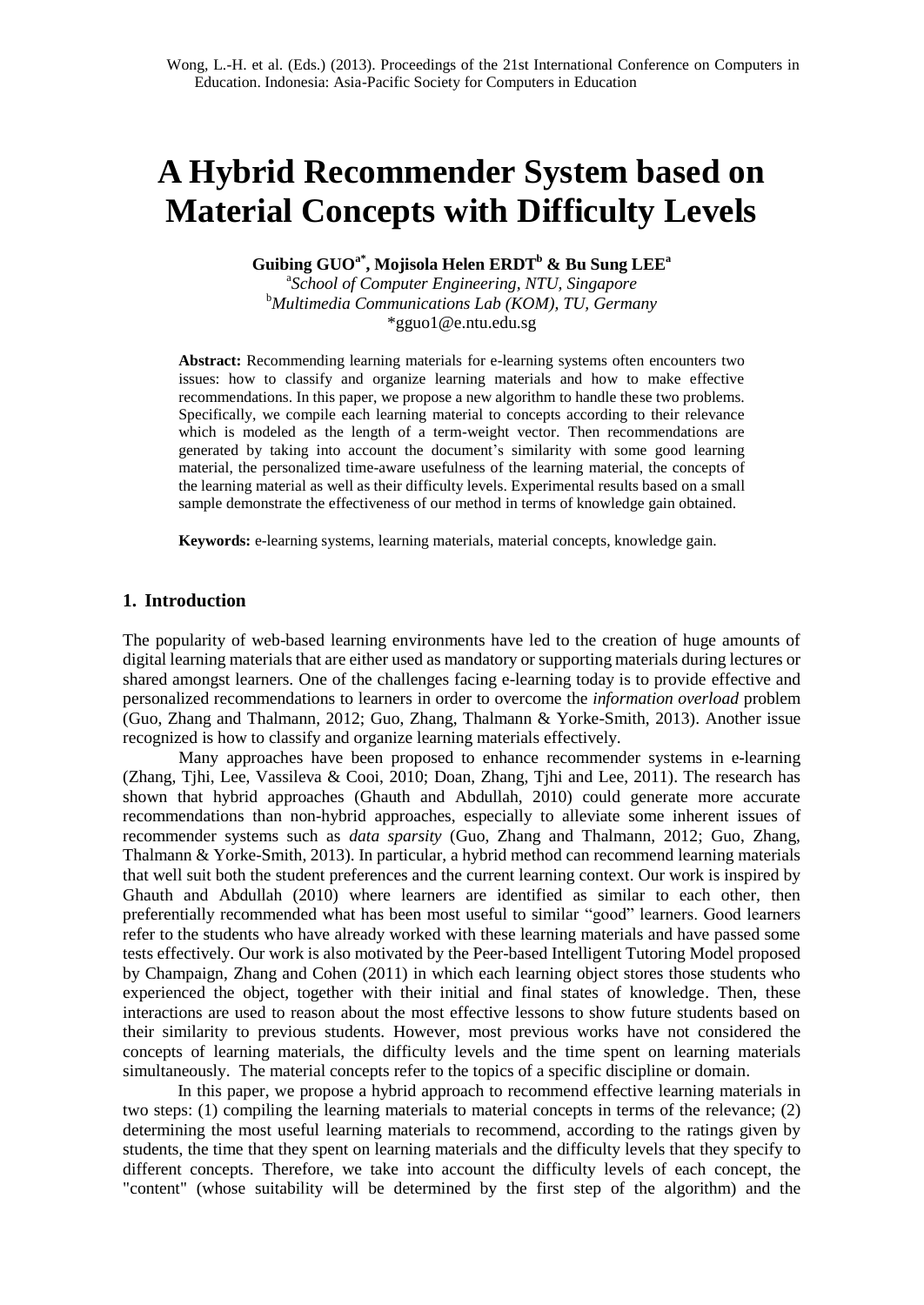"collaboration" (provided by the second step) to generate the most beneficial personalized learning materials. We have built a prototype of the system and performed simulated experiments on a sample dataset. The results demonstrate the effectiveness of our method in terms of knowledge gain.

## **2. Our Approach**

The general structure of our approach is illustrated in Figure 1. On the one hand, tutors can upload the links of learning materials, the course names as well as the concept names to the e-learning systems, and determine the right courses for all learning materials which will be stored in the database, and after which an important learning material-concept relevance matrix will be set up. On the other hand, students are required to specify a difficulty level for each concept, to give their ratings to learning materials and to estimate the time that they spent in reading through each material. Finally, our algorithm will generate personalized recommendations by taking into account both material similarity and personalized usefulness of the promising "good" learning materials.



Figure 1. The general structure of our approach

## *2.1 Building a Learning Material-Concept Relevance Matrix*

Assume that there are a set of *n* learning materials denoted as  $M = \{m_1, \ldots, m_n\}$ , and a set of *k* concepts denoted as  $C = \{c_1, \ldots, c_k\}$ . We form a learning material-concept relevance matrix L, where each entry  $l_{i,j}$  equals 1 if a learning material  $m_i$  belongs to concept  $c_j$ ; otherwise equals 0. For clarity, we keep the symbols  $u, i, j$  for indexes of students, learning materials and concepts, respectively. Each learning material  $m_i$  for concept  $c_j$  is represented as a term vector in *d*-dimension:  $m_{i,j} = (t_{j,1},...,t_{j,d})$ , where each term  $t_{j,p}$   $(1 \le p \le d)$  is defined as a single word of the concept  $c_j$  and hence *d* is the number of words in that concept. For example, for the concept "software process model", it contains three words, namely "software", "process", and "model", i.e.,  $d = 3$ . The weight of each term  $w_{j,p}$  is computed using the well-known *tf-idf* method, reflecting the extent to which the term  $t_{j,p}$  is important to the concept  $c_j$ . Thus, the term weight vector for each learning material with a specific concept can be represented by:  $\vec{w}_{i,j} = (w_{j,1},...,w_{j,d})$ . We define the relevance of a learning material  $m_i$  to a specific concept  $c_j$  as the length of the term weight vector, i.e.,  $l_{i,j} = ||\vec{w}_{i,j}||$  $=\left\| \vec{w}_{i,j} \right\|$ , and  $\vec{L} = (l_{i,1},...,l_{i,k})$  $\overline{a}$  $=(l_{i_1},...,l_{i_k})$  as the relevance vector across all concepts, and  $L = \max_{l_{i,j}} \bar{L}$ *i j*  $\rightarrow$ ,  $\max L = \max_{i} L$  as the maximum relevance in the vector. The learning material  $m_i$  will be classified to concept  $c_j$  if the following criterion is satisfied: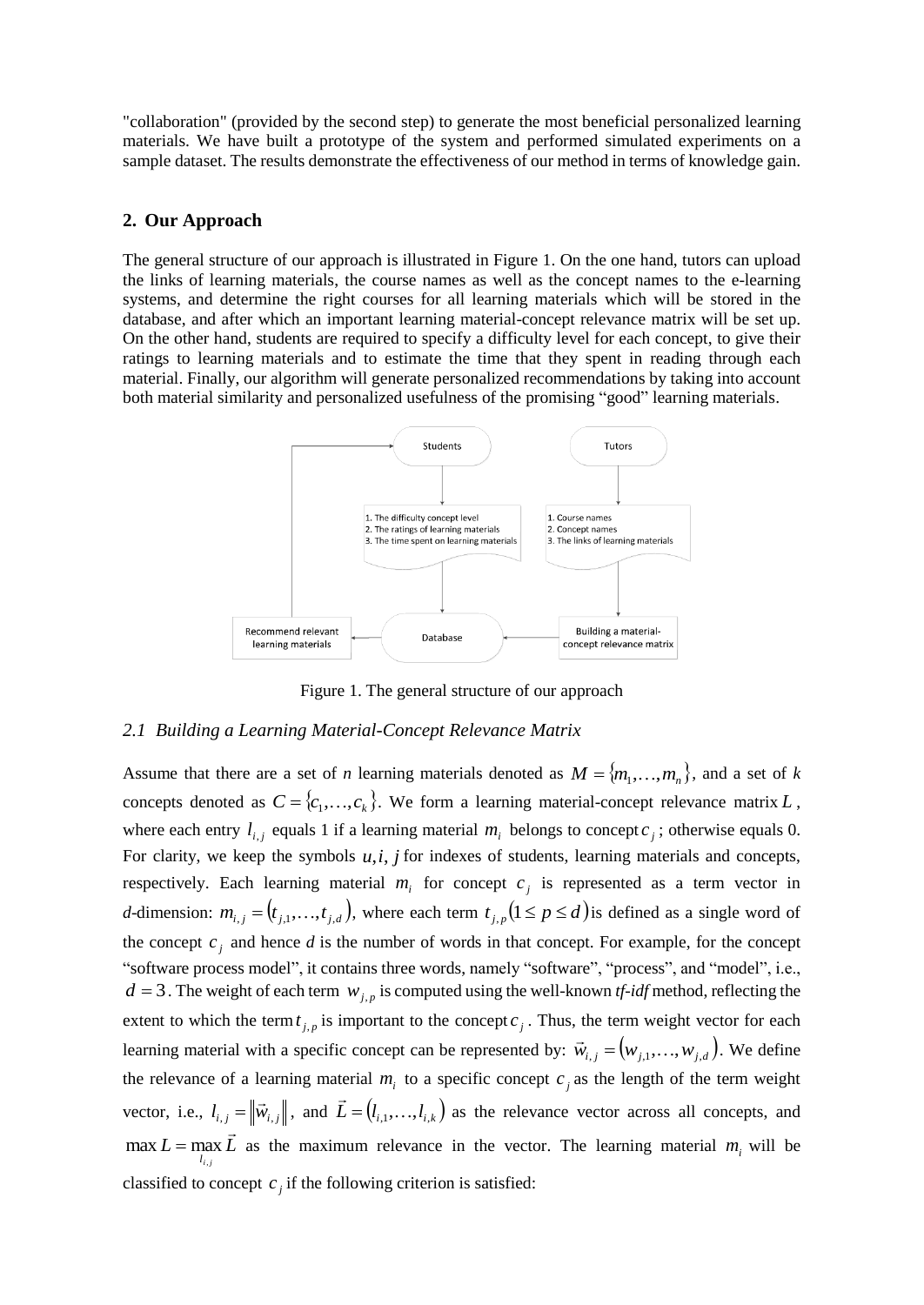$$
l_{i,j} > \theta_l \max L, \tag{1}
$$

where  $\theta_i \in [0,1]$  is a relevance threshold, and we empirically set its default value 0.8. Thus, a learning material may belong to multiple concepts if the above criterion for each concept is satisfied. In case none of the concepts meet the relevance criterion, we will relate the learning material to the concept of the highest relevance. Finally, the learning material-concept relevance matrix is built by setting the entry as 1 if a learning material belongs to the corresponding concept, or as 0 if not.

#### *2.2 Determining the Usefulness of Learning Materials*

After compiling each learning material to relevant concepts, a relevance matrix is constructed. On the other hand, students are asked to specify a difficulty level for each concept by issuing a rating from 1 to 5, where 1 means that the concept is the easiest and 5 the most difficult. Formally, suppose there are q students, and each of them  $s_u(1 \le u \le q)$  rates a difficulty rating  $d_{u,j}$  for each concept  $c_j$ . In addition, for each learning material  $m_i$ , students report their preference rating and the time that they spent in reading it, denoted as a couple  $(p_{u,i}, t_{u,i})$ . The rating  $p_{u,i}$  indicates the usefulness of the learning material  $m_i$  relative to student  $s_u$ . It takes an integer value from the range [1, 5] where 1 means the least useful and 5 the most. The time  $t_{u,i}$  is another indicator of the usefulness of a specific learning material. It is estimated by students in minutes such as 10 or 20 minutes. If a student has not used a learning material, the two ratings will become (0, 0).

Hence, in this work we compute user (i.e., student) similarity according to the material difficulty and preference ratings (time ratings will be used later). In particular, we denote  $\sin\left(\frac{u}{v}\right)$  and  $\sin\left(\frac{u}{v}\right)$  as the similarities computed based on difficulty ratings and preference ratings, respectively. Then user similarity is computed as the average of both types of similarities:

$$
sim(u, v) = \frac{1}{2} (sim_d(u, v) + sim_p(u, v)),
$$
\n(2)

where  $sim(u, v) \in [0,1]$  is the overall similarity between users  $s_u$  and  $s_v$ . The difficulty similarity is defined as the differences between difficulty levels towards the common concepts rated by them:

$$
sim_d(u, v) = 1 - \frac{1}{4k} \sum_{j} \left| d_{u,j} - d_{v,j} \right|,
$$
\n(3)

where 4 is the maximum rating difference since the rating scale is in the range [1, 5].

The preference similarity is defined as the cosine value of angles between (the overlapping of) two rating vectors  $\vec{r}_u$  and  $\vec{r}_v$ , where  $\vec{r}_u = (r_{u,1},...,r_{u,n})$  is a preference rating vector for user  $s<sub>u</sub>$  over all learning materials. Cosine similarity is a commonly used similarity measure:

$$
sim_p(u,v) = \frac{\sum_{i \in M_{u,v}} r_{u,i} \cdot r_{v,i}}{\sqrt{\sum_{i \in M_{u,v}} r_{u,i}^2} \sqrt{\sum_{i \in M_{u,v}} r_{v,i}^2}} ,
$$
\n(4)

where  $M_{u,v}$  denotes the set of learning materials that both users  $s_u$  and  $s_v$  have rated. However, as pointed out by Guo, Zhang and Yorke-Smith (2013), the cosine similarity suffers from the "single-value" problem. That is, when the rating vector has only one element, the resultant cosine value will always be 1 regardless of the real rating values. To handle this problem, we similarly compute the preference similarity as the normalized differences between rating values:

$$
sim_{p}(u,v) = 1 - \frac{1}{4} |r_{u,i} - r_{v,i}|,
$$
\n(5)

where *i* indicates the only learning material that both users  $s_u$  and  $s_v$  have rated.

In our approach, two users are regarded as similar if their similarity is greater than a predefined threshold  $\theta_s$  (by default,  $\theta_s = 0.8$ ). Then a set  $U_u = \{v \mid sim(u, v) > \theta_s, v \in U\}$  of similar users can be identified and hence recommendations can be made according to the ratings of similar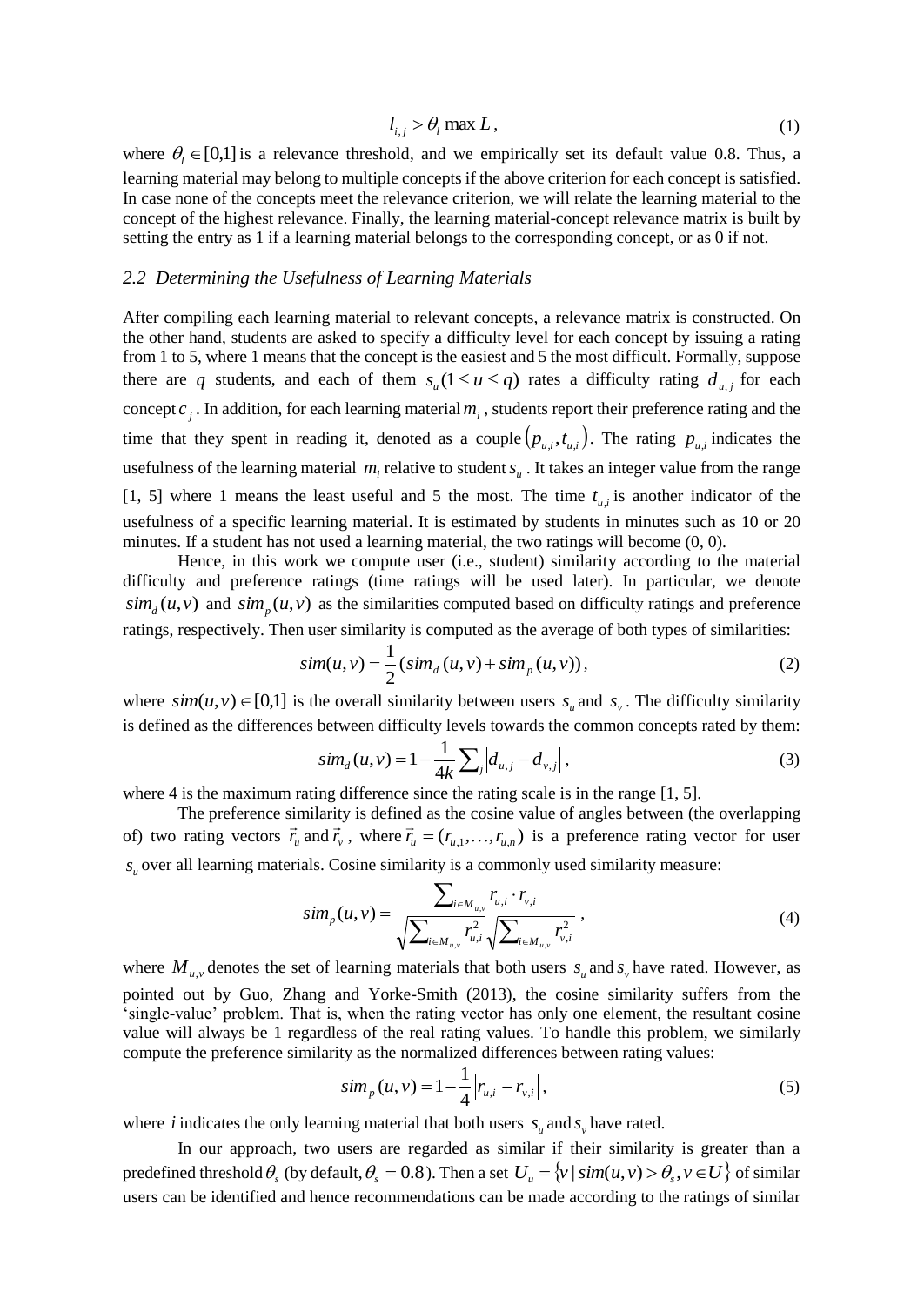users. However, for the users without sufficient rating information, known as the *cold users* in the recommender systems (Guo, Zhang and Thalmann, 2012), similar users are hard to be determined by similarity. To cope with this issue, we treat all other users as similar users of the cold users.

The time information is used to discount the preference (usefulness) ratings given by users, reflecting the efficiency and value of each learning material. We take into account this factor with the aim to recommend the most useful learning materials from which users can get the most benefits in as a short time as possible. Hence, the time-discounted preference rating is defined as:

$$
r'_{u,i} = \frac{r_{u,i}}{t_{u,i}}\,. \tag{6}
$$

Hence, the time-aware usefulness  $p_{u,j}$  of a learning material  $m_j$  is computed as the average of time-discounted ratings given by the similar users:

$$
p_{u,j} = \frac{1}{|U_u|} \sum_{v \in U_u} r'_{v,j} . \tag{7}
$$

Note that for the learning materials rated by the active user herself, the usefulness computation will take into consideration her rating data as well.

#### *2.3 Generating Recommendations*

In this section, we proceed to determine the beneficial value of each learning material. Specifically, it is composed of both the similarity between the learning material in question and the "good" learning material, and the computed usefulness. A good learning material (denoted as *m*' ) is defined as the material that receives the greatest usefulness within a specific concept. The similarity between a learning material  $m_i$  and the good material  $m'$  is computed in two cases. First, when the concept has only one term, the similarity is defined as the difference between the term weights:

$$
sim(m_i, m') = \frac{1}{\max W} |w_{j,c}' - w_{j,c}'|,
$$
\n(8)

where max *W* is the maximum difference between any two weights  $w^i_{j,c}$  and  $w^i_{j,c}$  toward a certain concept *c* . Second, when the concept has multiple terms, the cosine similarity is used:

$$
sim(m_i, m') = \frac{\sum_{c} w_{j,c}^{i} \cdot w_{j,c}}{\sqrt{\sum_{c} w_{j,c}^{i-2}} \sqrt{\sum_{c} w_{j,c}^{g-2}}}.
$$
\n(9)

Hence, the recommendation (beneficial) value is the combination of material similarity with the good learning material and the personalized usefulness of the learning material:

$$
rec(u, m_i) = \frac{1}{5} \left( 1 - \frac{1}{\sqrt{s+1}} \right) p_{u,i} + \frac{1}{\sqrt{s+1}} \, sim(m_i, m'), \tag{10}
$$

where  $rec(u, m<sub>i</sub>)$  is the recommendation value for user  $s<sub>u</sub>$  on target learning material  $m<sub>i</sub>$ , and  $s = |U_u|$  is the number of similar users. Therefore, a list of learning materials can be ranked and recommended according to the beneficial values in descending order.

## **3. Evaluation**

To verify the effectiveness of our approach, we implemented a prototype based on a small sample of data. Specifically, we collected a number of learning materials (scoping in two concepts) from online knowledge systems (such as Wikipedia, Google search) and some tutorial web pages as shown in Figure 2. The two concepts are "software process model" and "API" and hence four terms are obtained. Of the ten collected materials, four are quite related with the first concept, three are somehow but not quite correlated with the first concept, two are highly associated with the second concept and the left one material is irrelevant to both concepts.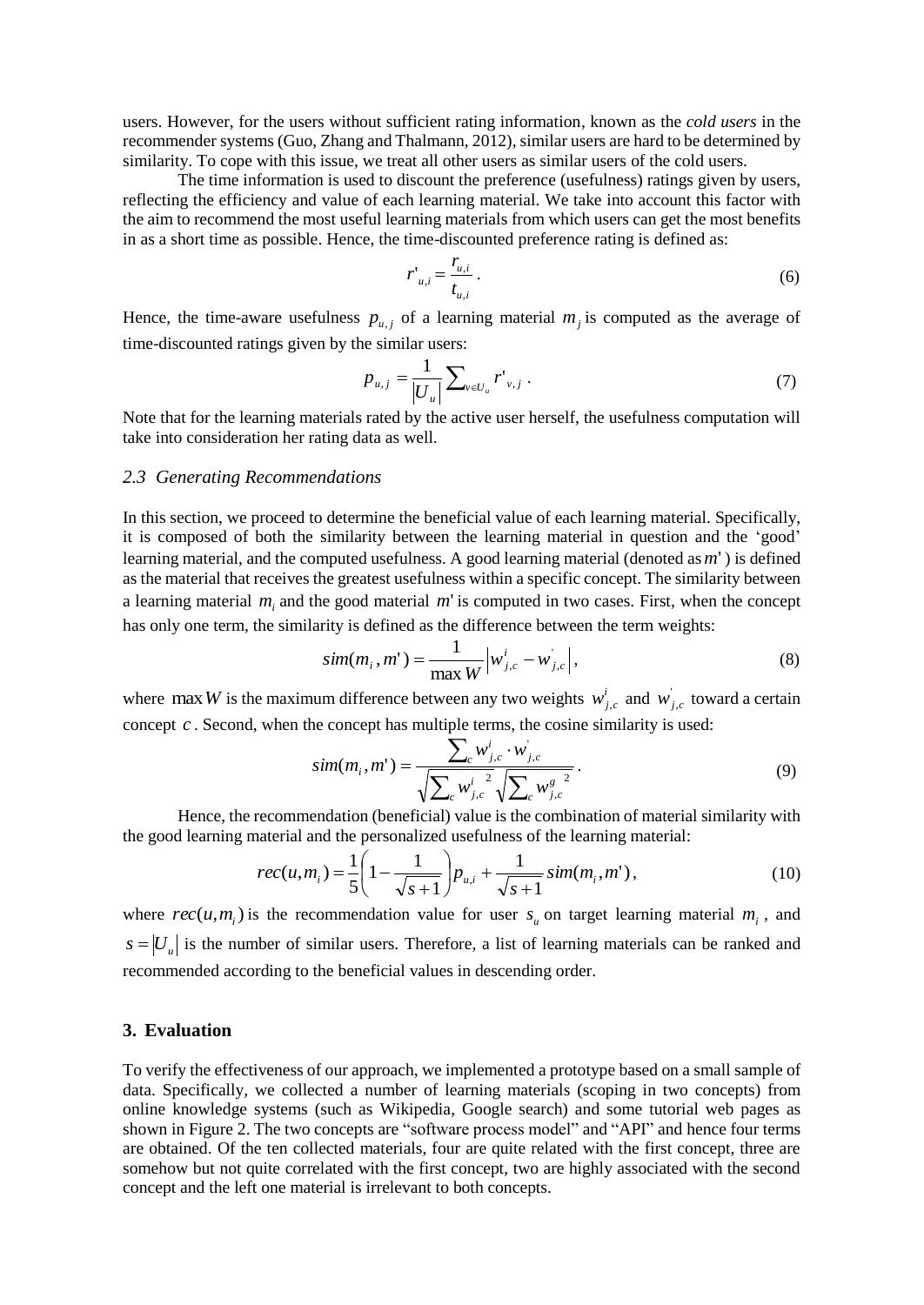| materialID | materialName             | content                                                 | wordcount | link                                                 |
|------------|--------------------------|---------------------------------------------------------|-----------|------------------------------------------------------|
|            | software process model 1 | A software process model is a simplified description    | 310       | http://www.wiki.answers.com/Q/What are the softw     |
|            | software process model 2 | A software development process, also known as a s       | 127       | http://www.en.wikipedia.org/wiki/Software_developm   |
|            | software process model 3 | Software process models. Software process is a set      | 570       | http://www.css.freetonik.com/wiki/software_engineeri |
| 4          | software process model 4 | The software process.A structured set of activities r   | 79        | http://www.google.com.sg/url?sa=t&rct=j&g=software   |
| 5          | OSProcessNotSoRelated 5  | Two-state process management model. The operati         | 813       | http://en.wikipedia.org/wiki/Process_management_(c   |
| հ          | OSProcessNotSoRelated 6  | In computing, a process is an instance of a compute     | 243       | http://en.wikipedia.org/wiki/Process_(computing)     |
|            | O.SProcessNotSoRelated 7 | Definition of Process. The notion of process is centra. | 373       | http://www.personal.kent.edu/~muhamma/OpSystem       |
| 8          | UI Design 8              | User interface design or user interface engineering i   | 183       | http://www.en.wikipedia.org/wiki/User_interface_desi |
| 9          | API <sub>9</sub>         | This library is called the API the Application Program  | 645       | http://www.dummies.com/how-to/content/getting-star   |
| 10         | API 10                   | What is Java API? Java API is not but a set of clas     | 213       | http://www.roseindia.net/java/javaapi/java-api.shtml |

Figure 2. The original data collected and used in our experiments

**Compiling Learning Materials to Concepts.** For each learning material, we count the number and times of terms occurring in the documents, and compute the *tf-idf* weight for each concept term. Then a vector of term weights is obtained from which the relevance is computed as the length of the weight vector. Finally, we determine whether a learning material belongs to a specific concept based on Equation (1). The results show that the first four learning materials are correctly classified to the first concept. However, for concept "API", only the last material, namely "API 10" is correctly classified (but "API 9" is not). This may be due to the fact that the document "API 10" is much shorter than "API 9" (see the column "wordcount" in Figure 2), and hence the former document possesses a higher term frequency than the latter. For other learning materials which do not meet the requirement of Equation (1), the concept with the greatest relevance will be adopted. As a consequence, materials 5-7 are labeled by the first concept whereas "API 9" by the second concept. To sum up, all materials are correctly classified to proper concepts.

**Recommending the Most Useful Materials.** Different users often gain different benefits after reading even the same learning materials. Thus, we define the *knowledge gain* for each user as the benefits obtained via using a specific learning material according to her learning ability:

$$
Gain(s_u, m_i) = LA_u \cdot rec(s_u, m_i), \qquad (11)
$$

where  $Gain(s_u, m_i)$  denotes the knowledge gain obtained by user  $s_u$  using learning material  $m_i$ ,

 $LA<sub>u</sub>$  denotes her learning ability, and  $rec(s<sub>u</sub>, m<sub>i</sub>)$  is the personalized beneficial value given by our algorithm. For experiments, we randomly generate a learning ability in [0,1] for each user, where 1 means the active user can completely absorb all the benefits provided by a learning material whereas 0 indicates completely not. For simplicity, we keep the learning ability fixed, though it may vary in different contexts. For each experiment, we randomly simulate and group *n* users (each with a random learning ability) together, where *n* varies in the set {10, 20, 50, 100, 200, 500}. Then we calculate the average and the maximum learning ability of each group. To have more reliable values, we generate 50/100 groups each time and use the average and the maximum values across all groups. Thus, the users with the maximum learning ability are the best users in the groups. The objective of the experiments is to show whether the users with average learning ability, if they adopt our recommendations (denoted as AvgRec), can achieve the same as or even better knowledge gain than the best users using random materials (BestRand). The mean absolute errors (MAE) between the knowledge gain obtained in two cases is used to measure the quality of our recommendations:

$$
MAE = \frac{1}{\kappa} \sum_{u} \sum_{i} |Gain(s_u, m_i) - Gain(s_u, m_r)|,
$$
\n(12)

where  $s_u$  represents the best user and  $m_r$  is a randomly selected learning material, and  $\kappa$  is a normalization factor. Thus, smaller MAE indicates better accuracy relative to the best users. The knowledge gain and MAE on 50 groups and 100 groups are shown in Figures 3 and 4, respectively.

Figure 3 shows that consistently, as the number of users (i.e., students) increases, the knowledge gain obtained by the average users (who receive and adopt our recommendations) is equivalent or even better than the best users who pick random learning materials, regardless of the number of groups (used to determine the maximum and the average learning abilities). The variation of knowledge gains is due to the differences of initialized average and maximized learning ability. The results from Figure 4 show that the MAE remains low (smaller than 0.08) across different numbers of students, indicating that the differences of knowledge gain obtained by average users and best users are quite small. In conclusion, our method can provide users with personalized and useful learning materials from which they can gain good knowledge.